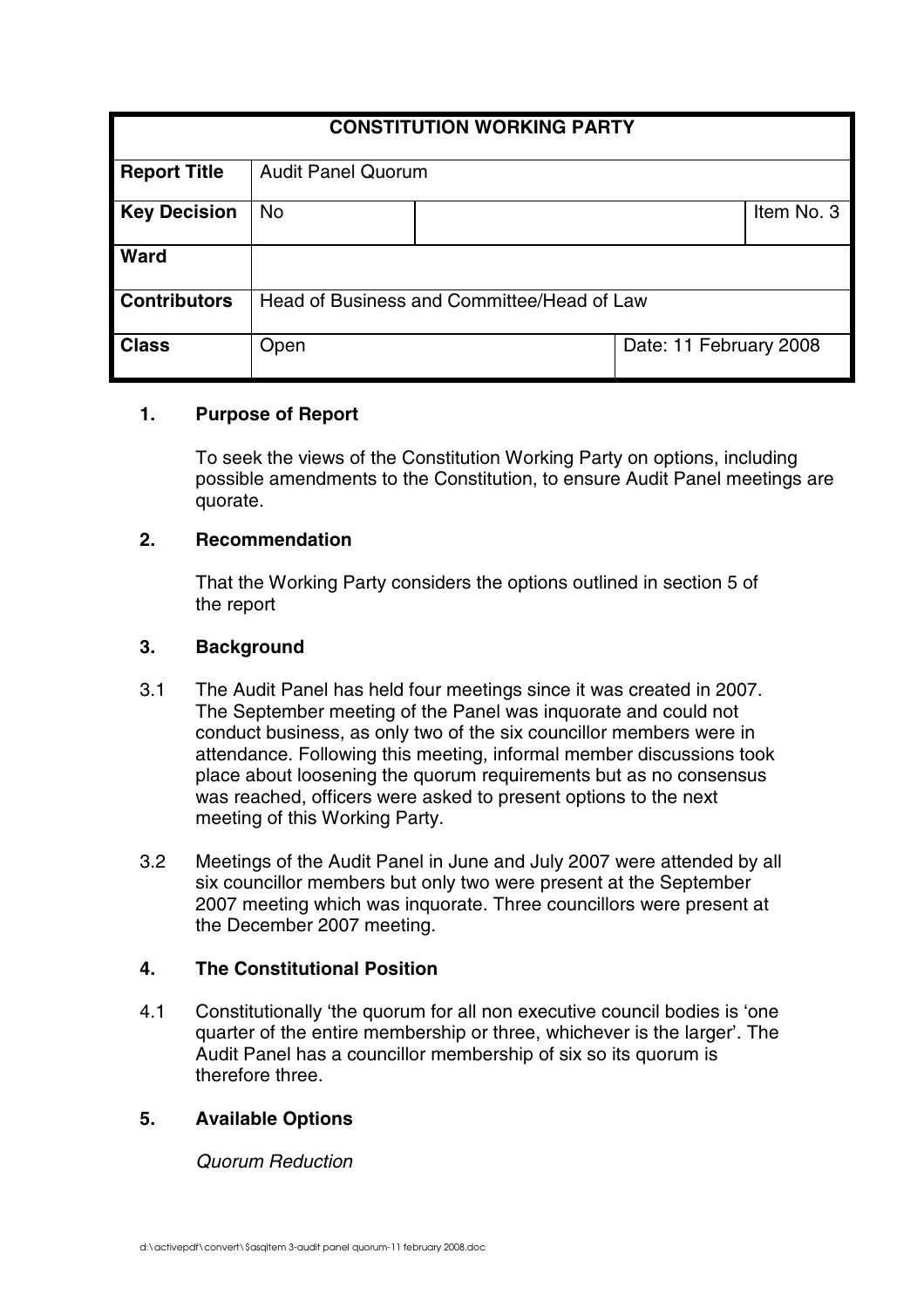5.1 A minimum of three has been set because reducing the quorum to two, while appearing robust in percentage terms for small bodies such as the Audit Panel, is generally not considered best practice as effectively decisions could be taken by one person, the chair, on a casting vote. Further, where decisions are taken by a Council body, the law requires that, except in the case of executive delegations, they flow only to committees and not to individuals. A quorum of two is effectively decision making by the Chair who, in the event of disagreement, exercises the casting cote. Accordingly, it is debateable whether such a small quorum is legally robust for a Council body. Whilst the Panel acts only in a reviewing and advisory capacity the Head of Law advises that it would be unwise to depart from the normal practice, particularly given the important role played by the Panel and the centrality of it to the credibility of the Council's final accounts.

### Increased Councillor Membership

5.2 Alternatively, the size of the Panel could be increased by the Council, ensuring that while the quorum would remain unchanged, the pool of persons from which the quorum is drawn is widened. For example increasing councillor membership of the Audit Panel to ten, the same size as a Select Committee, would leave the quorum unaltered at three.

#### Fully Independent membership

5.3 The Executive Director for Resources suggested a purely advisory panel made up completely of independent representatives in her initial report to the Public Accounts Select Committee. While this was not accepted by the Constitution Working Party, members may wish to reconsider this option if quorate councillor meetings cannot be sustained.

#### Internal Group Mechanisms

5.4 Members who have been unable to attend Audit Panel meetings have been drawn from three groups to differing extents. The Working Party may like to ask the three relevant group leaders to encourage their representatives to attend meetings on a more consistent basis or to review their representation on the Audit Panel.

## 6. **Legal Implications**

Some are contained in the body of the report. Changes to the Constitution are for the full Council.

## 7. **Financial Implications**

None arising.